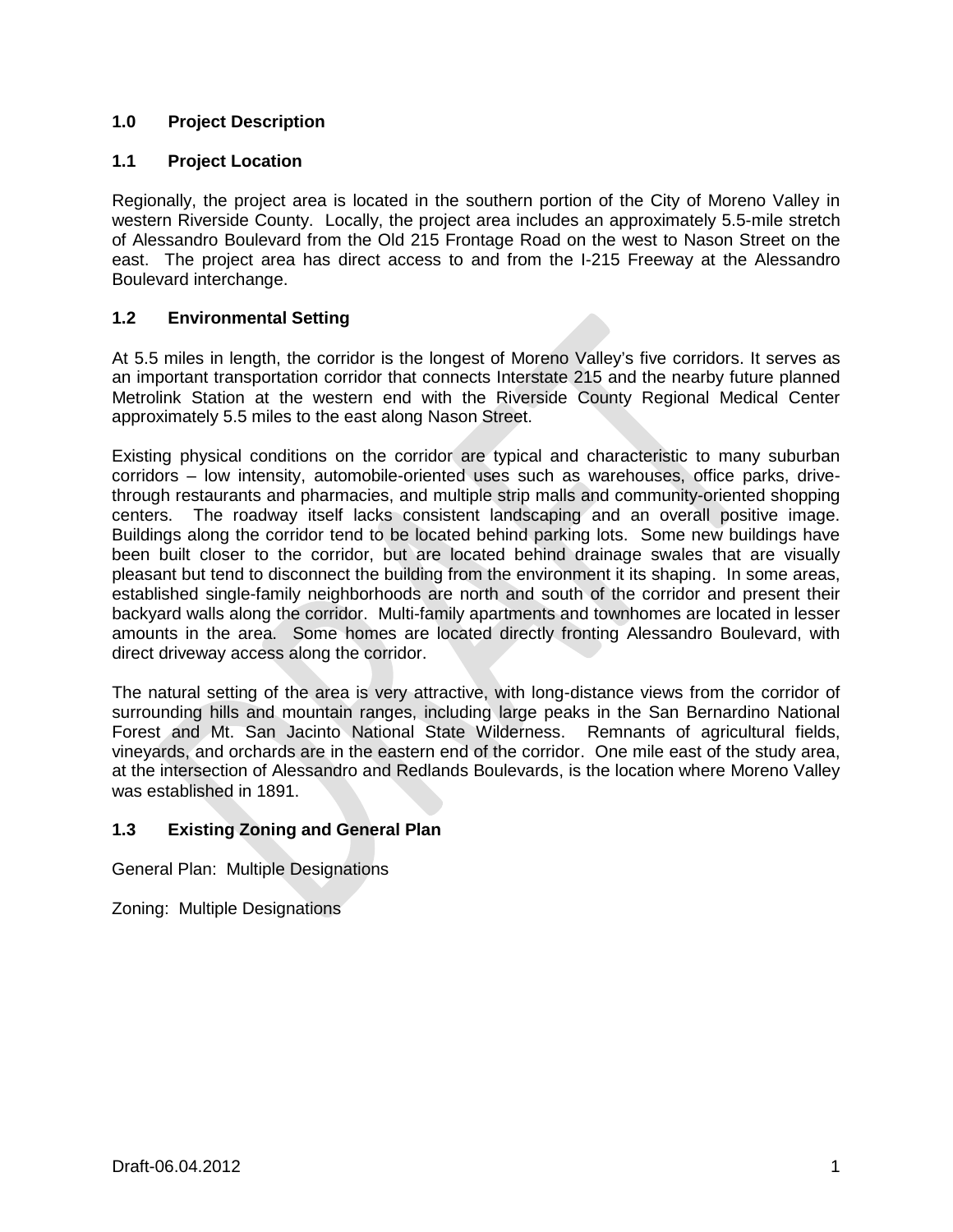# **1.4 Project Background**

### **1.4.1 Vision Plan for Alessandro Boulevard Corridor**

On June 30, 2010, the Moreno Valley City Council accepted the *Vision Plan for Alessandro Boulevard Corridor,* a Southern California Association of Governments (SCAG) Compass Blueprint Study. The *Vision Plan* looked at the Alessandro Boulevard corridor and the properties within ½-mile to its north and south between the I-215 Freeway and Nason Street. The purpose of the study was to identify the potential for the Boulevard becoming a transit corridor, linking a planned Metrolink Station with the 50-square mile, 186,000 person community of Moreno Valley. After learning that transit-oriented development would not be possible at the planned Metrolink Station due to restrictions involving aircraft patterns from the nearby March Air Force Base, the study broadened its focus to evaluate the corridor's potential for transit as part of the composite solution for revitalization of the corridor. Essentially, transit will play a role in the corridor, but it should not drive the community's efforts to recast this corridor.

The *Vision Plan* includes the following chapters: Introduction, Vision and Guiding Principles, Community Form and Role of Alessandro Boulevard, Recommendations, and Implementation. The following paragraphs have been excerpted from the *Vision Plan*.

#### *Vision*

Alessandro Boulevard is a thriving multi-modal boulevard that connects neighborhoods and employment centers with regional, community, and neighborhood-serving retail and services spaced along the corridor in activity nodes. Residents, employees, and visitors can walk to the corridor for a variety of needs ranging from personal services to restaurants and groceries.

## *Guiding Principles*

The report evaluated the corridor in five ways – local perspective and vision along with existing physical, policy, economic, and sustainability conditions. Based upon the information obtained during the evaluation activities, the report identified and established the following underlying principles to guide the City's actions for Alessandro Boulevard's revitalization:

- 1. Alessandro Boulevard's future is established through a vision that has a clear purpose, is generated through a collaborative public process, focuses on placemaking, is implementable and adaptable through a framework of tangible policy and standards;
- 2. Positive change is realized through a variety of partnerships aimed at a diverse range of opportunities along the corridor;
- 3. The corridor is organized into a hierarchy of distinct and related activity nodes that respond to the adjacent existing and/or future neighborhoods and employment centers;
- 4. The physical scale of each activity node and connecting corridor segments is adjusted to the intended physical character to promote compatibility;
- 5. Streetscapes and rights-of-way accommodate the vehicle while focusing on the needs of pedestrians and cyclists, particularly at activity nodes;
- 6. Development is scaled to the pedestrian and consists of a mix of retail, housing, public facilities and types of buildings;
- 7. Commerce is focused at and near activity nodes to generate thriving pedestrian-oriented development and to share infrastructure such as parking;
- 8. A diverse mix of building types and styles generates an urban form along the corridor that enhances commerce at activity nodes, creating a positive identity;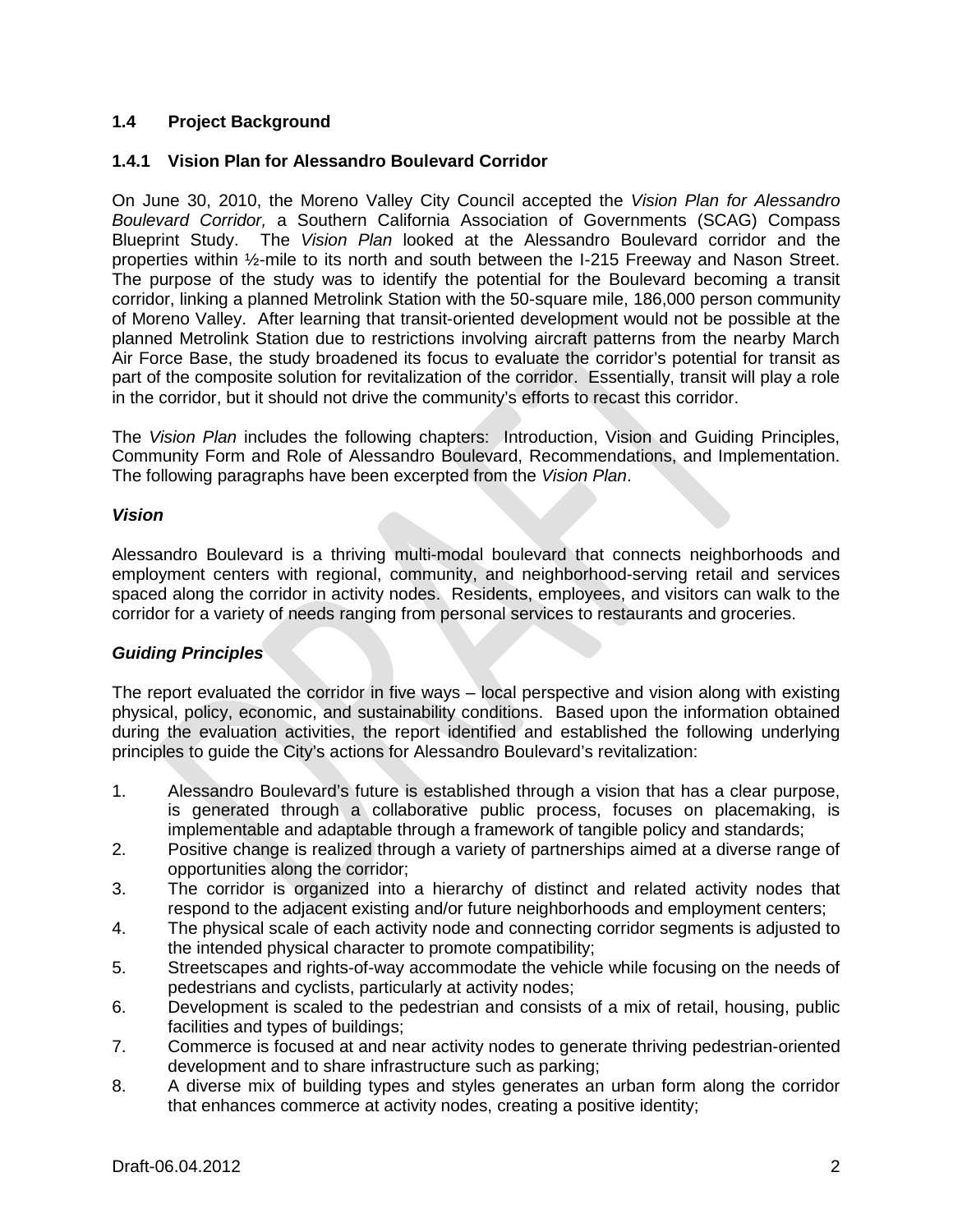- 9. Housing types include a mix of dwellings by size and income levels to generate a wide range of housing choices and to enhance the customer base along the corridor;
- 10. Mixed use and/or higher density buildings are located at the core of activity nodes to physically shape and activate public space/streetscapes at these important locations;
- 11. Open Space is distributed along the corridor and consists of a mix of public open spaces -- streetscapes, linear parks, plazas -- depending upon the intended physical scale of the location;
- 12. Streets are multi-modal -- rail, bus, car, bike, pedestrian -- aimed at providing a range of choices and to support the corridor as a series of distinct and related pieces;
- 13. The corridor is designed for efficient traffic flow while at speeds that are compatible with pedestrian activity and support commercial activity;
- 14. The streetscape provides shade and comfort for pedestrians and cyclists with consistent elements to spatially define the corridor and to emphasize the commercial nature of activity nodes;
- 15. Parking in non-residential areas and activity nodes is addressed through a 'park-once' approach, which groups and shares parking responsibilities with the parking ratio calibrated to the different intensities of the activity nodes. Residential parking is provided for each property in ways that are supportive of the living environment and that maintain the integrity of the public streetscape.

## *Community Form and Role of Alessandro Boulevard*

The Vision Plan proposed an overall Community Form that included Activity Nodes linked by Primary and Secondary Corridor Zones located in between along Alessandro Boulevard. Both the Activity Nodes and the Corridor Zones are surrounded by Corridor-Adjacent Zones that are unlikely to change. Each Activity Node is located at a major street intersection and projects outward from the intersection for approximately a ¼-mile walking radius. The Activity Nodes range in intensity from regional-level attractions, such as the Moreno Valley Town Center, to community-level collections of retail and services, such as the shops along Sunnymead Boulevard. In total, four types of nodes were identified: Regional, Medical Center, Community, and Neighborhood.

The intended role of Alessandro Boulevard is summarized below:

- A. Alessandro Boulevard as a series of nodes.
- B. A new image to attract business, office, and housing to the corridor.
- C. Serve the local economy.<br>D. Transportation circulation
- Transportation, circulation, and access.

#### *Recommendations*

The report's key recommendation is that the corridor become a series of independent but related nodes. These nodes work in concert with Moreno Valley's existing nodes to provide a complete and strategically dispersed set of places aimed at regional, community, or The Vision Plan also included recommendations for Transportation, Circulation, and Access; and Sustainability.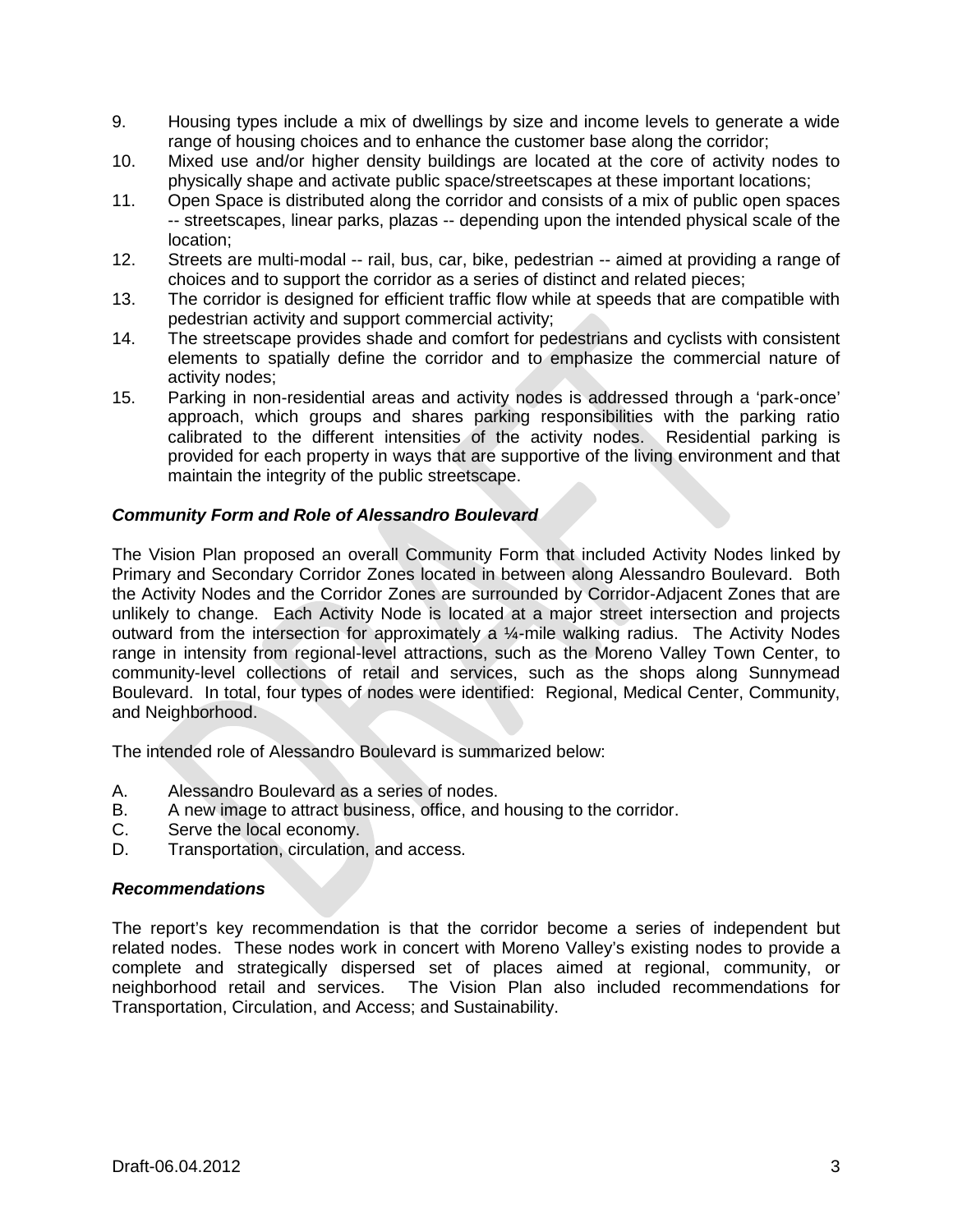# **1.4.2 2008-2014 Housing Element**

On February 22, 2011, the Moreno Valley City Council approved the 2008-2014 Housing Element to the General Plan, in compliance with State law. The Housing Element was certified by the California Department of Housing and Community Development (HCD), and was found to be in full compliance with State housing element law on October 13, 2010.

In order to maintain it's compliance with State housing element law, the City of Moreno Valley is in the process of implementing programs set forth in the 2008-2014 Housing Element. Accordingly, amendments to the Moreno Valley General Plan and Moreno Valley Zoning Code are required to increase the City's maximum housing density in certain limited areas of the City. The following objective, policies, and programs are pertinent to the proposed project.

## *Housing Element Objective 8.13*

Propose general plan amendment to R-30 for sites at Alessandro (calculation 5) and Alessandro/hospital (calculation 3) and Perris/Iris (calculation 4) per attachment 1. (Refer to Exhibits x-x).

### *Policies:*

8.13.1 Designate land appropriately zoned for the development higher density housing. *Programs:*

8.23 Establish an R-30 zone.

8.24 Process General Plan Amendment to apply R-30 zoning to designated sites or alternative sites of equivalent acreage.

## **1.4.3 R30 General Plan and Zoning Designation**

On September 22, 2009, the Moreno Valley City Council approved PA09-0018 (General Plan Amendment) and PA08-0099 (Municipal Code Amendment), which added a new zoning designation to the General Plan creating the Residential 30 (R30) zoning district and amend a range of zoning regulations contained in Title 9 of the City of Moreno Valley Municipal Code regarding multiple family development standards.

## *General Plan*

The following changes were made to the General Plan:

- Residential 30 (R30) Zoning District was added.
- Amended Section 9.2.2 under "Policies" (page 9-4) of the General Plan as follows:

2.2.1 The primary purpose of areas designated Residential 30 is to provide a range of high density multi-family housing types in an urban setting. Developments within Residential 30 areas shall also provide amenities, such as common open spaces and recreational facilities. The maximum density shall be 30 dwelling units per acre.

The rest of the policies of Objective 2.2 were renumbered.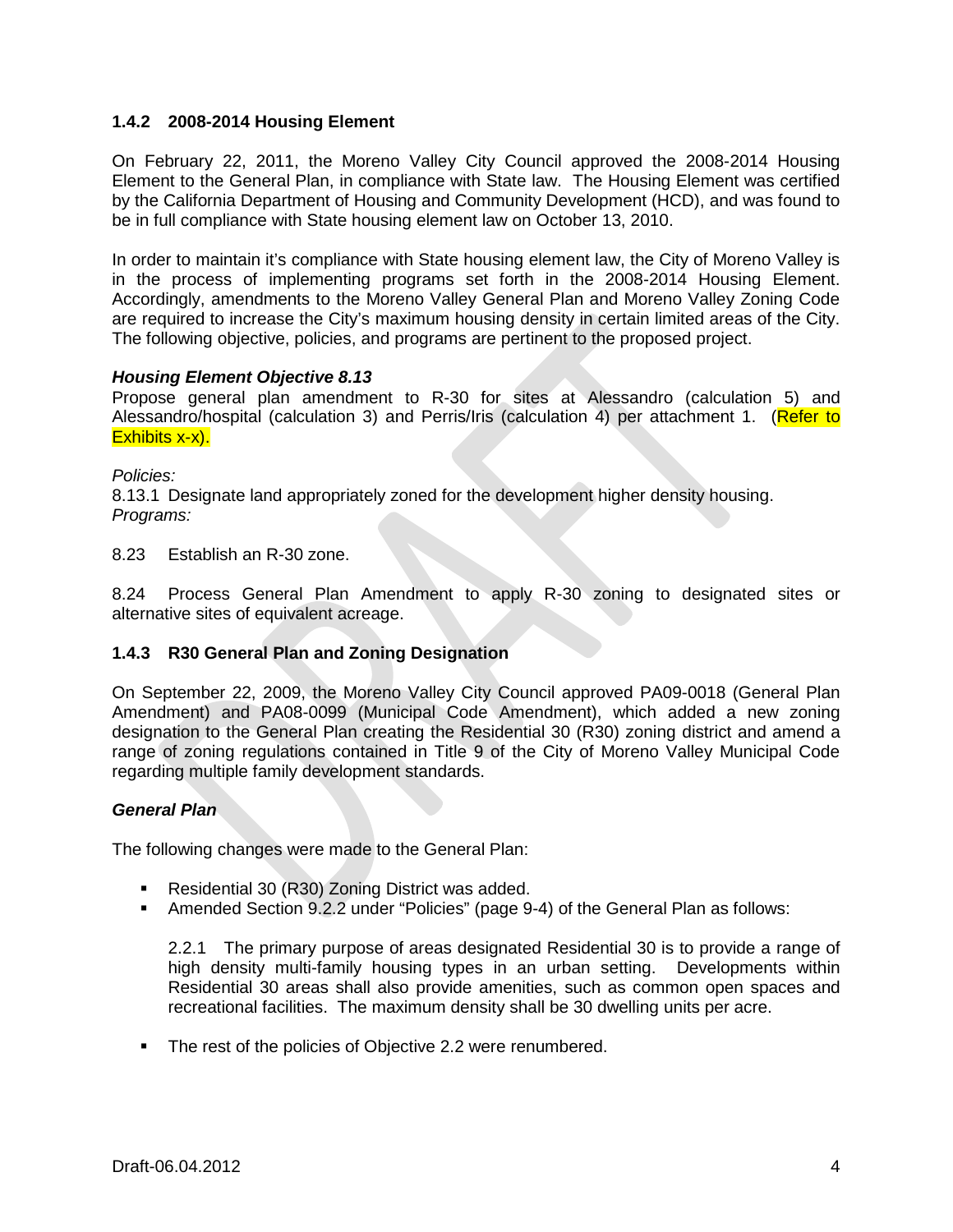# *Municipal Code*

For Section 9.01.090(A) under "Residential Districts," the following changes were made:

- **Added k. Residential 30 (R30) District.**
- Changed k. to l. Residential Single-Family 10 (RS10) District.

For Section 9.03.020 under "Residential Districts," L was added:

L. Residential 30 District (R30). The primary purpose of the R30 district is to provide a broadened range of housing types in a more urban setting than is typically found within other areas of the city. This district is intended as an area for development of multifamily residential dwelling units at a maximum allowable density of thirty (30) DU's per net acre in accordance with the provisions outlined herein.

### **1.5 Project Characteristics**

The proposed project is a City-initiated project to: 1) create the Mixed Use Overlay Districts to implement the Vision Plan for Alessandro Boulevard Corridor, and 2) increase the maximum permitted density to 30 dwelling units per acre in specified areas of the City (refer to Exhibits x to x). The proposed changes affect approximately 294 acres along or adjacent to Alessandro **Boulevard.** 

### **1.5.1 Project Approvals**

A summary of the regulatory amendments are identified below.

#### **General Plan**

 Amend the General Plan Land Use Map (Figure 2-2) to designate parcels for the Residential: Maximum 30 dwelling units per acre designation consistent with the Housing Element Objective 8.13, which is depicted on  $Ex$ hibits  $x - x$ .

## **Zoning Code**

Amend the Moreno Valley Zoning Code to:

- Add Chapter 9.075 Mixed-Use Overlay Districts
- Add Chapter 9.09 Specific Use Standards
- Revise Section 9.02.090 Administrative Variances
- Revise Chapter 9.11 Parking, Pedestrian, and Loading Requirements,
- **Revise Chapter 9.15 Definitions**
- **Amend the Zoning Map to Include MUC, MUI, MU Classifications**
- Amend the Zoning Map to designate parcels for the Residential 30 designation consistent with the Housing Element Objective 8.13, which is depicted on  $\frac{\text{Exhibits}}{x - x}$ .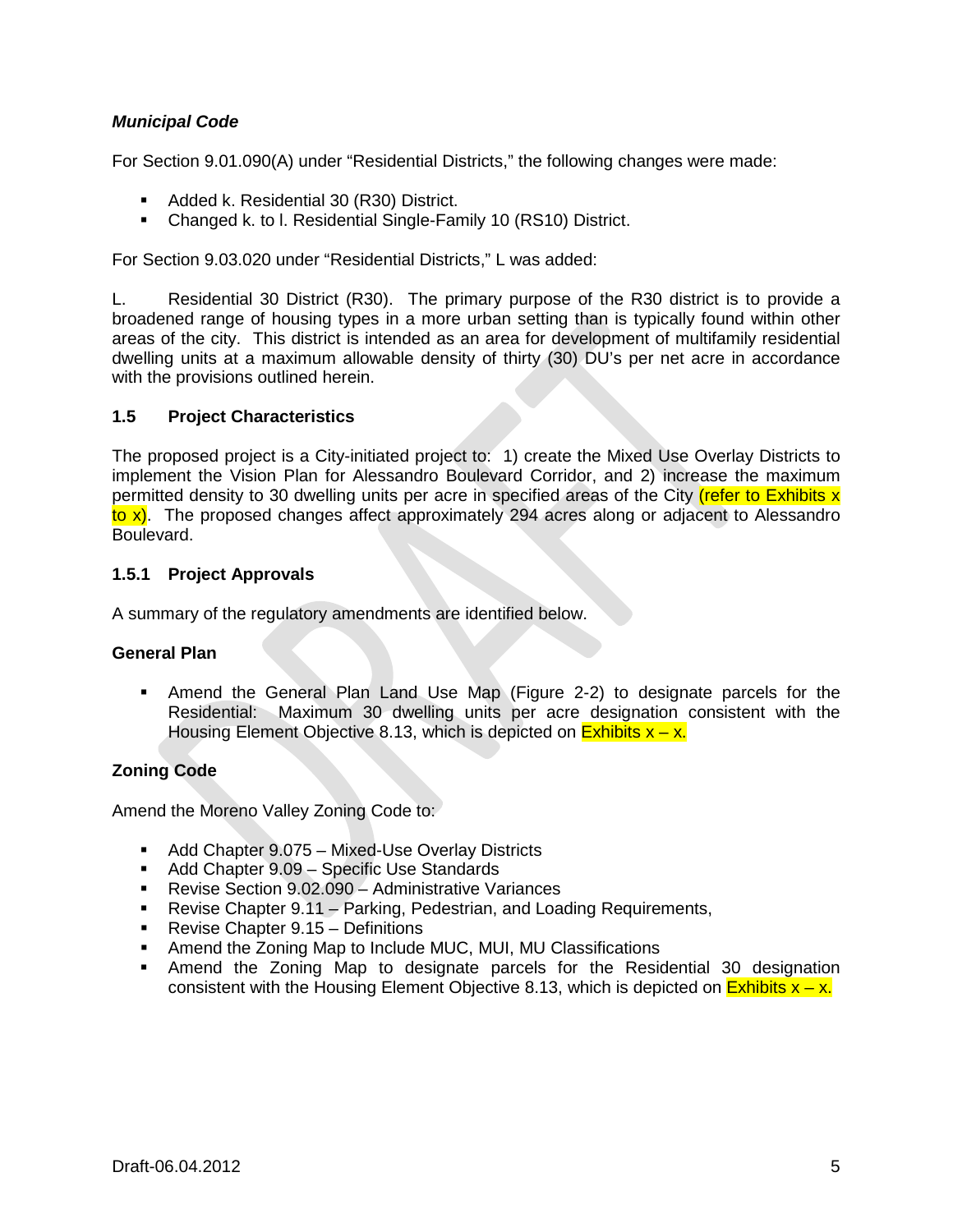# **1.5.2 Summary of Changes to Moreno Valley Zoning Code**

#### **Creation of Zoning Code Chapter 9.075 – Mixed-Use Overlay Districts**

Chapter 9.075 will include the following sections:

- 9.075.010 Purpose and Intent
- 9.075.020 Applicability
- 9.075.030 Purposes of Mixed-Use Overlay District
- 9.075.040 Permitted Uses in Mixed-Use Overlay Districts
- 9.075.050 Mixed-Use Site Development Standards
- 9.075.060 Building Frontage Type Standards
- 9.075.070 Open Space Standards Publicly-Accessible Open Space
- 9.075.080 Open Space Standards Private/Common Open Space
- 9.075.090 Lot Area Requirements and Lot Consolidation Incentives

#### *9.075.010 – Purpose and Intent*

- *A. Purpose.* The purpose of this Chapter to provide regulations that implement the goals and policies of the General Plan, the Alessandro Boulevard Corridor Vision Plan (accepted by the Moreno Valley City Council on June 30, 2010), and other similar long-range planning documents aimed at encouraging mixed-use development within the City.
- *B. Intent.* The Mixed-Use Overlay Districts are intended to:
	- 1. Stimulate economic development and reinvestment through regulations based upon recognized urban design principles that allow property owners to respond with flexibility to market forces;
	- 2. Create specific development nodes at street intersections with a pedestrian-oriented mix of uses with convenient access between area neighborhoods, housing, employment centers, and retail services;
	- 3. Accommodate intensities and patterns of development that can support multiple modes of transportation including public transit, bicycles, and walking;
	- 4. Facilitate well-designed new mixed-use development projects that combine residential and nonresidential uses (e.g., office, retail, business services, personal services, public spaces and uses, other community amenities, etc.) to promote a better balance of jobs and housing;
	- 5. Ensure compatibility with adjacent existing single-family neighborhoods and harmonious integration with existing commercial areas;
	- 6. Encourage the development of unique district character through a streetscape that provides attractive features (e.g., landscaping, street furniture, niche or linear parks, public places, courtyards, public transportation shelters; etc.) designed to integrate the public realm (e.g., streets, sidewalks, etc.) with adjacent development on private property; and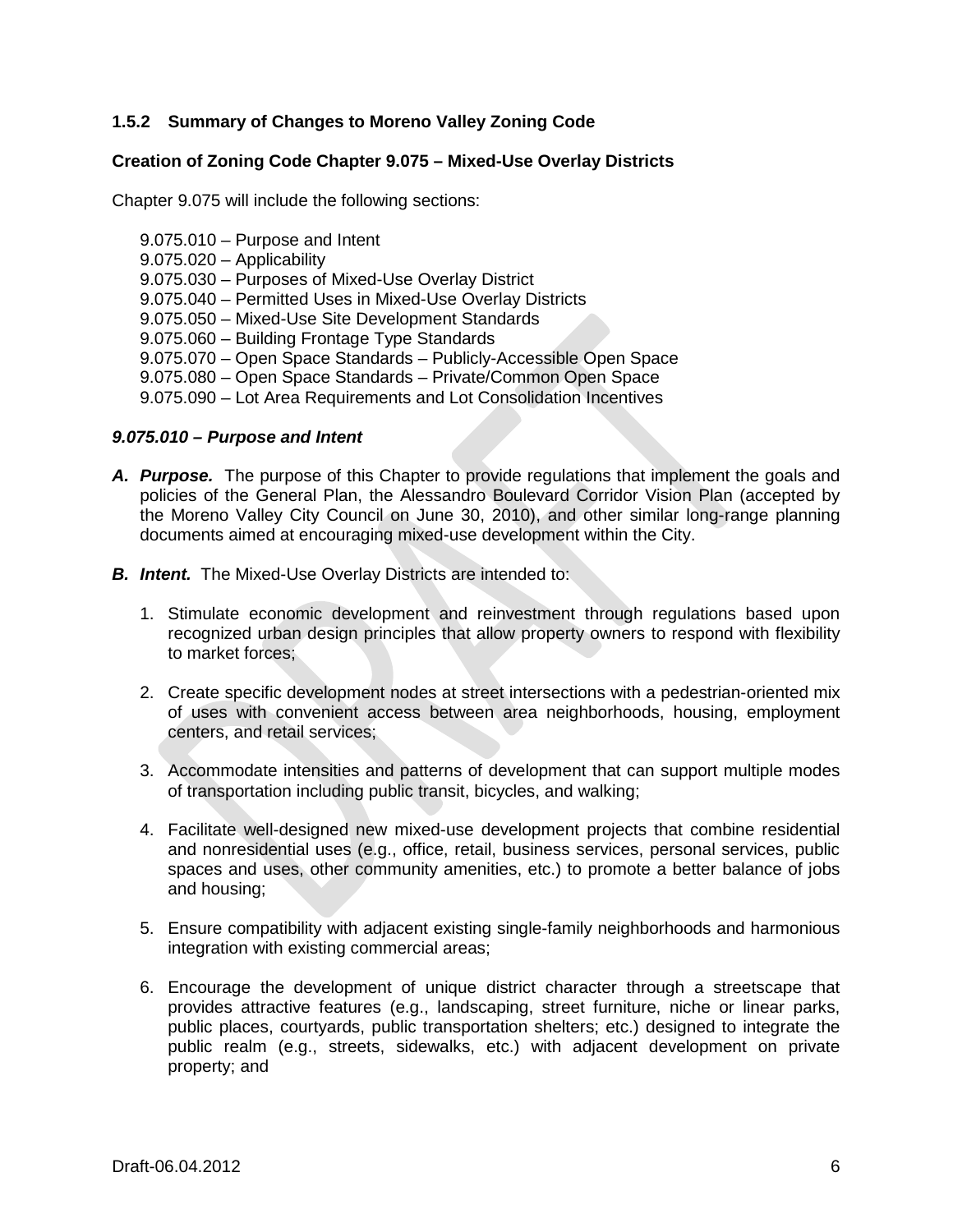7. Provide additional property rights while preserving existing property rights. This intent is achieved by providing additional development rights in compliance with this Chapter, which property owners may exercise under certain conditions, while retaining all development rights conferred by the underlying district to property owners in the mixeduse overlay districts. Incentives and advantages include allowing a greater range and mix of uses; more permissive dimensional specifications (e.g., greater floor area ratio, lot coverage ratio, and height; reduced setbacks; etc.); exemption from certain design review requirements; and fee reductions or waivers.

### *9.075.020 – Applicability*

This Section describes the applicability of mixed-use overlay district standards to a property when the property is located within two districts – a base district (e.g., Commercial (C), Office (O), Business Park/Light Industrial (BP), etc.) and a mixed-use overlay district.

*A. Relationship between overlay district standards and base district standards.* For property within a mixed-use overlay district, the regulations in this Chapter allow mixed-use development as an alternative to the type of development allowed under the base (underlying) district standards.

#### *B. Base district standards.*

- 1. The provisions in this Chapter shall apply to all properties within their respective mixeduse overlay districts, but the provisions do not supersede the underlying base district provisions until a property is developed in compliance with the provisions of this Chapter.
- 2. New projects may be developed in compliance with the existing underlying base district, provided that all standards and requirements of the underlying base district are met.
- 3. Regulations, development standards, and requirements in the underlying base district shall continue to apply to those projects that are currently developed according to the existing standards.
- 4. For legal non-conforming uses (i.e., uses that do not comply with the provisions of the base district or this Chapter), the provisions in Section 9.02.180 (Legal Nonconforming Uses, Improvements, and Parcels) shall apply.

### *C. Option to apply mixed-use overlay district standards.*

- 1. The owner or developer of any property within any mixed-use overlay district may choose to develop in compliance with the standards and procedures in this Chapter that apply to the particular mixed-use overlay district in which the property is located.
- 2. In order to exercise the option to develop under the provisions in this Chapter, approval of a development review application shall be required in compliance with Chapter 9.02.030 (Development Review Process). In granting the approval, the review authority shall find that: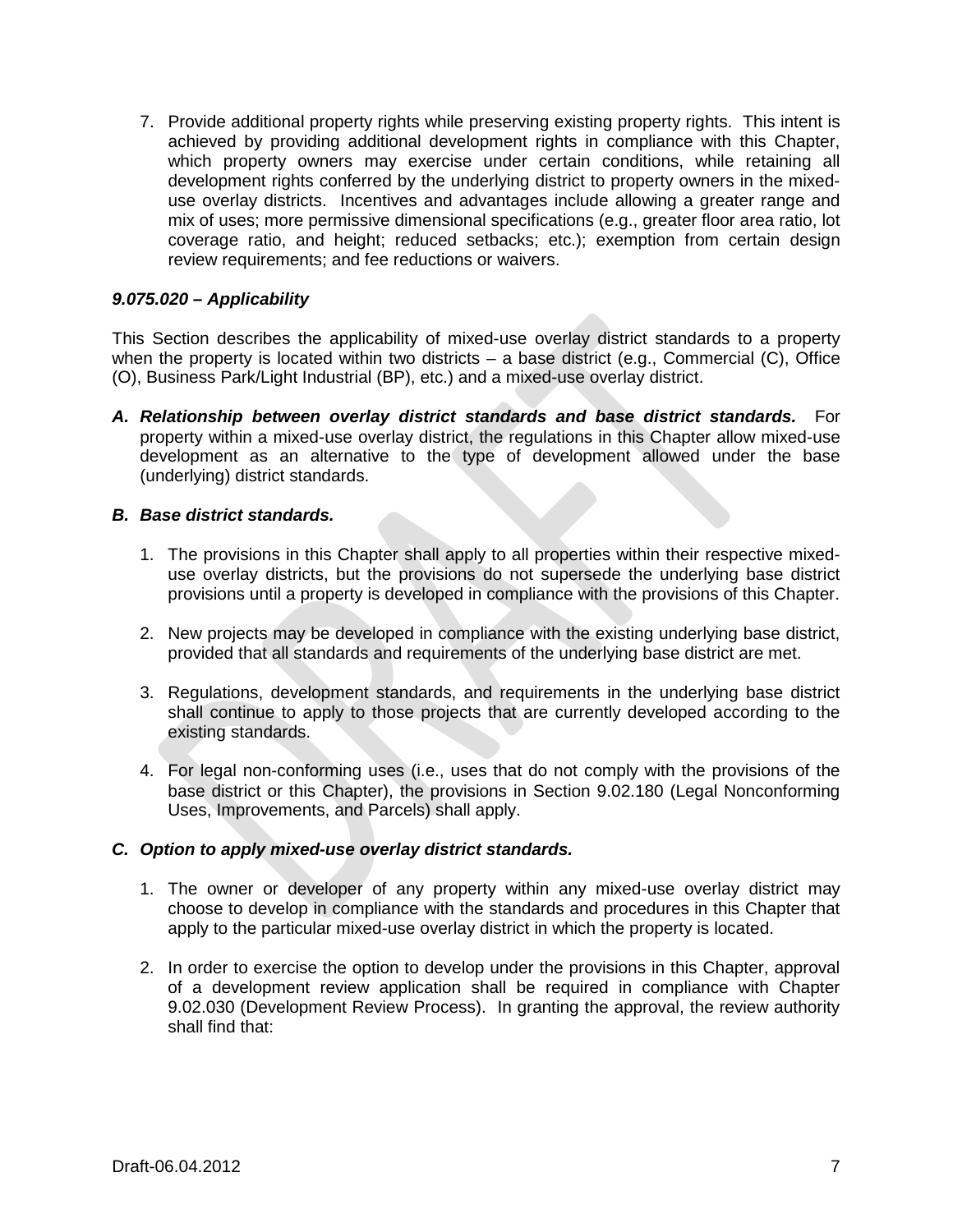- a. The proposed development is in compliance with the provisions in this Chapter; and
- b. Approval of the project will not reduce the amount of land available in mixed-use overlay zone areas to a point where the City's affordable housing needs under the Regional Housing Needs Assessment (RHNA) cannot be met.
- *D. Other applicable regulations.* Other applicable regulations can be found in Section 9.09.250 (Live-Work Development) and Section 9.09.260 (Mixed-Use Development).
- *E. Applicable regulations after completion of development.* Once a property is developed in compliance with the provisions in this Chapter, the provisions of this Chapter completely supersede the provisions of the underlying base district. Whenever the requirements of the overlay district impose a more or less restrictive standard than the provisions of the underlying base district, the requirements of the overlay district shall govern.
- **F.** *Effect of Alessandro Boulevard Streetscape Master Plan***.** Projects on property located with frontage directly along Alessandro Boulevard shall be subject to the guidelines in the *Alessandro Boulevard Streetscape Master Plan.* The plan provides guidelines for street right-of-way design, streetscape furniture enhancements, and pedestrian and bicycle amenities along Alessandro Boulevard between Day Street on the west end and Nason Street on the east end. If there is a conflict between the standards in this Chapter and the guidelines in the *Alessandro Boulevard Streetscape Master Plan*, the standards of this Chapter shall apply.
- *G. Use of photographs***.** Photographs and illustrations are included in this Chapter for illustrative purposes only. Specific development standards in this Chapter are the controlling language for purposes of development regulation.

## *9.075.030 – Purposes of Mixed-Use Overlay Districts*

This Section describes the purpose and intent of each mixed-use overlay district.

- *A. Mixed-Use Institutional Anchor (MUI) Overlay District.*The Mixed-Use Institutional Anchor **(**MUI) Overlay District applies to areas around prominent anchor instituti0ns, such as civic centers, medical centers, and educational campuses. The intent is to build upon the role of the institutions by providing opportunities for urban, high-intensity development that serves the needs of visitors, employees, and residents affiliated with the anchor institution and the surrounding region. Development is allowed up to five stories in height with building frontages near or at the sidewalk, wide sidewalks, and parking under or behind buildings. Vertical mixed-use development (ground-floor retail with offices or housing above) is required at important street intersections. Horizontally-integrated or vertically-integrated mixed-use development, with no requirement for ground-floor retail, is allowed in other locations. The overlay district name may be expanded to include the name of the type of anchor institution (e.g., "MUI – Medical Center"). See Figure 9.075.030-1 (Examples of Development in Mixed-Use Institutional Anchor (MUI) Overlay District).
- *B. Mixed-Use Community (MUC) Overlay District***.** The Mixed-Use Community (MUC) Overlay District applies to areas along major arterials and arterials. The intent is to provide opportunities for the development of pedestrian-oriented blocks with medium-intense development that serves the needs of residents, visitors, and employees from the surrounding community. Development is allowed up to four stories in height with building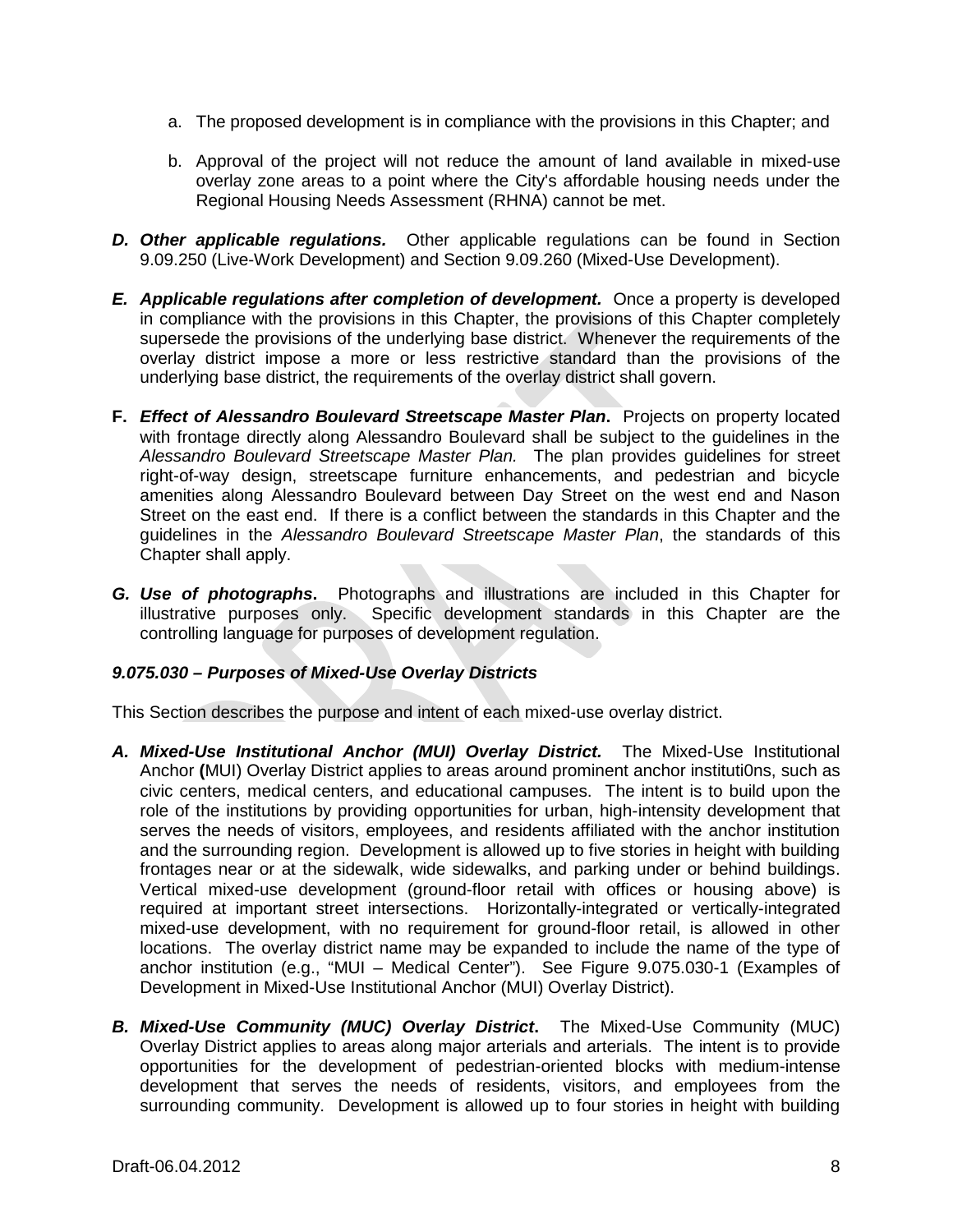frontages near or at the sidewalk, wide sidewalks, and parking under or behind buildings. Vertical mixed-use development (ground-floor retail with offices or housing above) is required at important street intersections. Horizontally-integrated or vertically-integrated mixed-use development, with no requirement for ground-floor retail, is allowed in other locations. The overlay district name may be expanded to include the community name (e.g., "MUC – East Alessandro"). See Figure 9.075.030-2 (Examples of Development in Mixed-Use Community (MUC) Overlay District).

*C. Mixed-Use Neighborhood (MUN) Overlay District.* The Mixed-Use Neighborhood (MUN) Overlay District applies to areas along arterials and minor arterials. The intent is to provide an area for low-rise mixed-use development that serves the needs of residents, visitors, and employees from the surrounding immediate neighborhood. Development is allowed up to three stories in height with building frontages near or at the sidewalk, wide sidewalks, and parking under or behind buildings. Vertical mixed-use development (ground-floor retail with offices or housing above) is required at important street intersections. Horizontallyintegrated or vertically-integrated mixed-use development, with no requirement for groundfloor retail, is allowed in other locations. The overlay district name may be expanded to include the neighborhood name (e.g., "MUN – Lasselle Crossing"). See Figure 9.075.030-3 (Examples of Development in Mixed-Use Neighborhood (MUN) Overlay District).

## *9.075.040 – Permitted Uses in Mixed-Use Overlay Districts*

For the mixed-use overlay districts, unless otherwise expressly provided in this Title, permitted uses are limited to those described in the Permitted Uses Table 9.02.020-1 in Section 9.02.020 (Permitted Uses) of this Title. Any use not listed in Table 9.02.020-1 as a permitted use, conditional use, or accessory use shall be prohibited.

## *9.075.050 – Mixed-Use Overlay District Site Development Standards*

This Section provides standards that govern development on properties located in the Mixed-Use Overlay Districts. See Table 9.075.050-10 (Mixed-Use Overlay District Development Standards) and related illustrations. For the purpose of this Zoning Code, mixed-use projects shall comply with nonresidential standards when no mixed-use standards exist.

## *9.075.060 – Building Frontage Type Standards*

This Section provides frontage type standards for buildings in the mixed-use overlay districts. Table 9.075.050-10 specifies allowable building frontage types for each mixed-use overlay district.

## *9.075.070 – Open Space Standards – Publicly-Accessible Open Space*

This Section provides standards for publicly accessible open space areas in order to ensure a high level of pedestrian connectivity and activity between the public realm and the private realm, as defined in Chapter 9.15 (Definitions)..

#### *9.075.080 – Open Space Standards – Private/Common Open Space*

This Section provides standards for private and/or common open space for residential uses. Private and/or common open space shall be provided in addition to the required publicly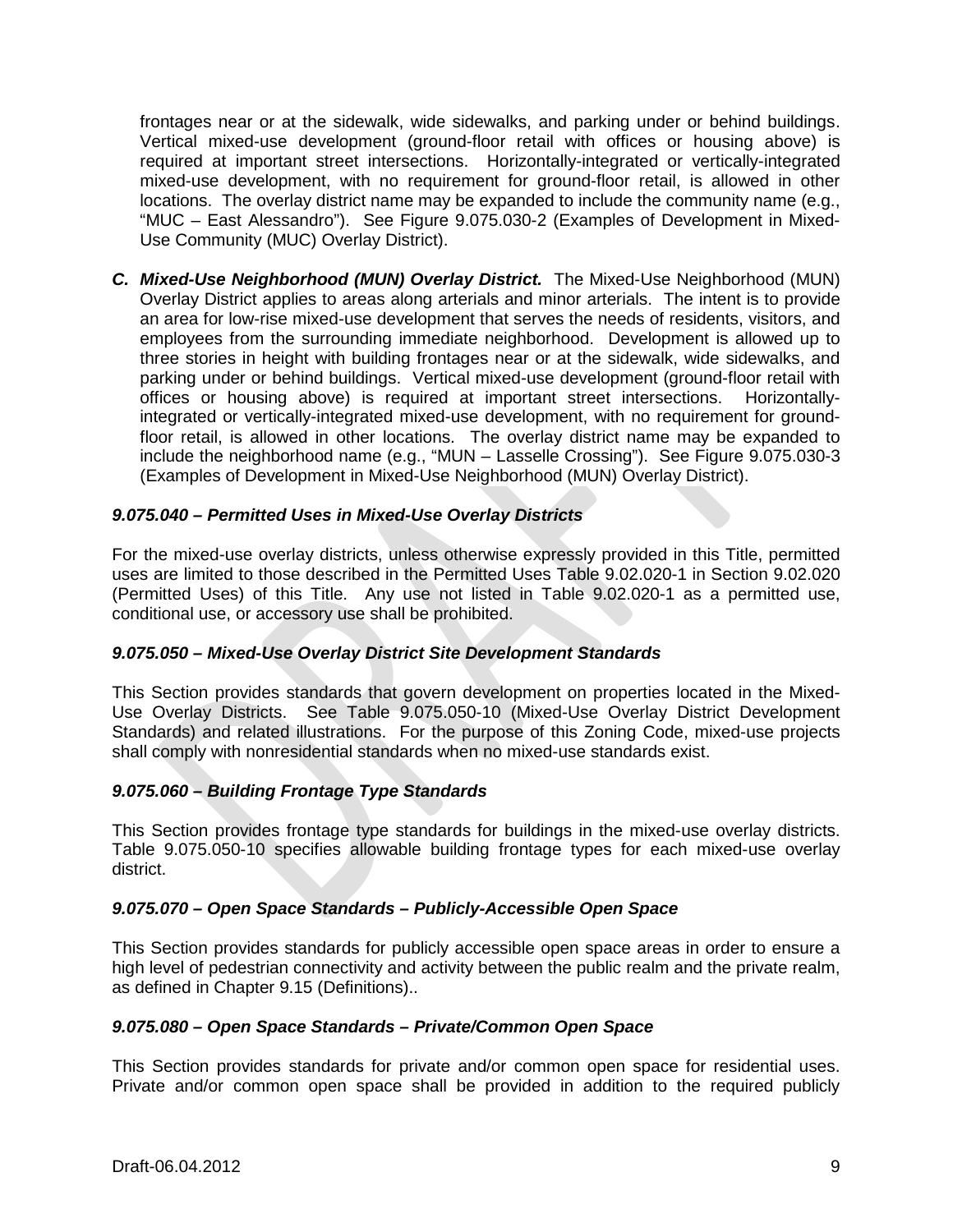accessible open space in Section 9.075.080 (Open Space Standards – Publicly-Accessible Open Space).

#### *9.075.090 – Lot Consolidation Incentives*

This Section provides incentives to encourage the assembly of smaller existing lots into larger lots that can be more efficiently developed into a mixed-use project.

### **Creation of Chapter 9.09 – Specific Use Development Standards [New]**

Chapter 9.09 will include the following sections:

9.09.250 – Live-Work Development 9.09.260 – Mixed-Use Development 9.09.270 – Outdoor Dining

#### *9.09.250 – Live-Work Development*

This Section provides operational and compatibility standards for the development of live/work units. These standards are in addition to the standards for live-work development provided in Chapter 9.075 (Mixed-Use Overlay Districts).

#### *9.09.260 – Mixed-Use Development*

This Section provides operational and compatibility standards for mixed-use development. These standards are in addition to the standards provided in Chapter 9.075 (Mixed-Use Overlay Districts).

#### *9.09.270 – Outdoor Dining*

This Section provides standards for outdoor dining areas.

# **Revision to Subsection 9.02.090.C. (Administrative Variances – Limitations on Administrative Variances)**

The following subparagraph is added to Paragraph C:

5. Decrease in building frontage requirements. In any mixed-use overlay district, the community development director may authorize up to a ten (10) percent decrease in the distance threshold established to specify the required percentage of a building frontage to be built to the Build-To-Zone, as indicated in Table 9.075.050-10 (Mixed-Use Overlay District Development Standards) (i.e., the distance threshold from street intersections for the purposes of calculating building frontage length may be reduced from 300 feet to 270 feet). The community development director is not authorized to reduce the percentage of the building frontage that is required to be built to the Build-To-Zone.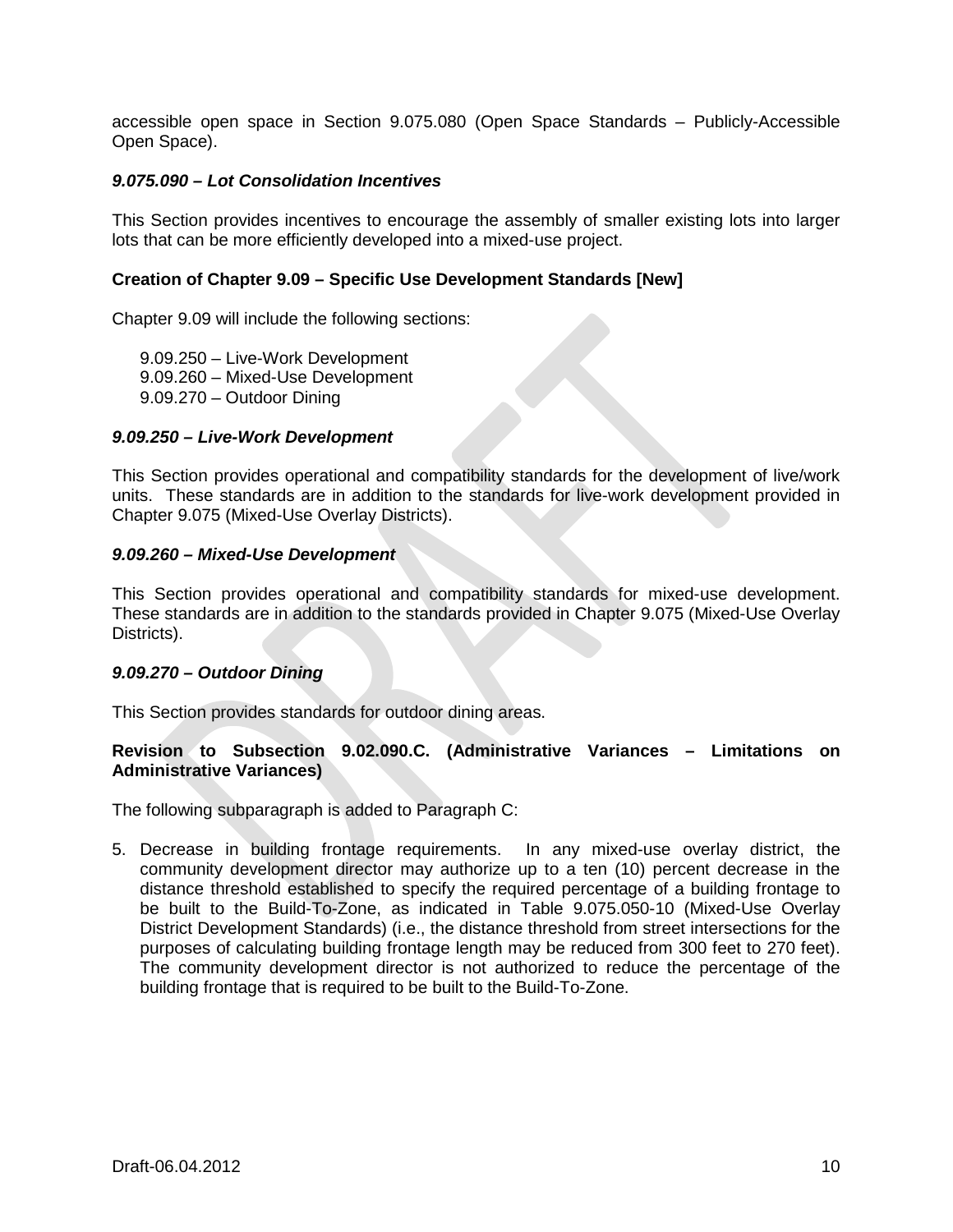## **Revisions to Chapter 9.11 – Parking, Pedestrian, and Loading Requirements [New/Revised]**

## *9.11.030 – General Regulations*

**H. Rear Parking.** Parking in the rear of buildings and service area shall be limited to five percent of the total required off-street parking, except in the mixed-use overlay districts identified in Chapter 9.075 (Mixed-Use Overlay Districts).

### *9.11.040 – Off-Street Parking Requirements*

The addition of a parking ratio for live-work units  $-2$  covered spaces per unit and 0.25 quest parking spaces per unit, which can be shared with business aspect of the live-work parking standard.

#### *9.11.060 – Off-Street Bicycle Parking Requirements*

### **Revisions to Chapter 9.15 – Definitions [New]**

The following terms will be added:

- **Block**
- **Block Length**
- **Block Perimeter**
- **Build-to-Zone**
- **Building Facade Line**
- **Commercial-Ready Space**
- Floor Area Ratio (FAR)
- **Integration of uses**
- **E** Live-Work
- **-** Live/Work Unit
- **Mezzanine**
- **Mixed-Use Overlay District**
- Podium Parking
- **Private Realm**
- **Public Realm**
- **Surface Parking**
- **Tuck-Under Parking**
- **Underground Level**

### **1.5.3 Development Potential Associated with Proposed General Plan and Zoning Changes**

For purposes of analysis, it is assumed that 100 percent of the parcels in the Mixed Use Overlay Districts (which include Housing Element Calculation 3 and 5 areas) and the Housing Element Calculation 4 area would be redeveloped. This takes in account existing vacant and underutilized parcels. The change over existing conditions is shown in  $Table x-x$ , Development Potential in Mixed Use Overlay Districts and Housing Element Calculation 4 Areas.

At full implementation, the proposed project would include 7,288 multi-family dwelling units and 931,858 square feet of commercial uses. This represents a change in the following over existing uses: